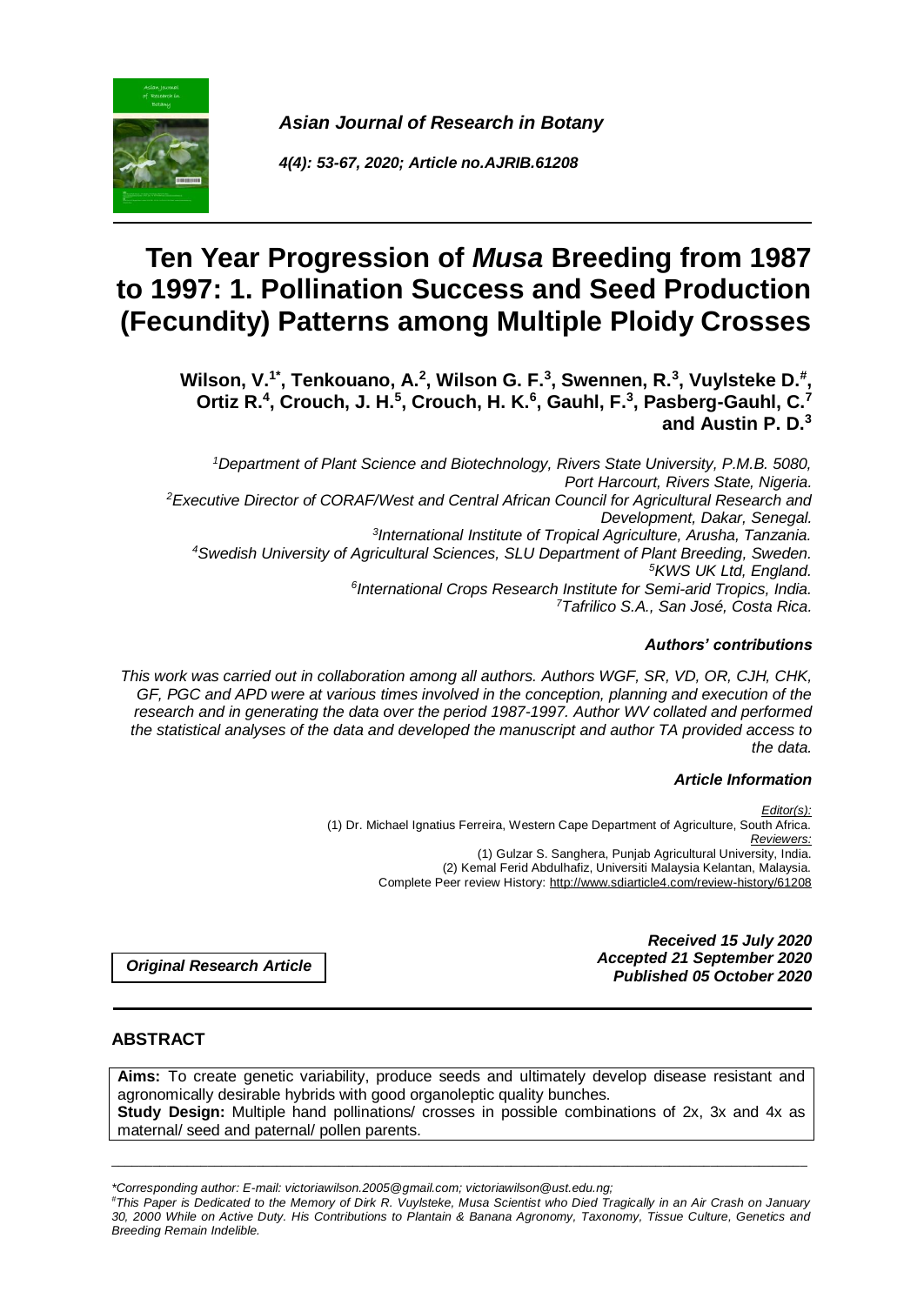**Place and Duration of Study: International Institute of Tropical Agriculture High Rainfall Station** (IITA), Onne, Rivers State, Nigeria. 1987 to 1997.

**Methodology:** Utilizing over 320 landraces, varieties, cultivars, clones/ genotypes and IITA accessions obtained from plantain and banana growing regions worldwide, scientists performed numerous hand pollinations/ crosses in possible combinations of 2x, 3x and 4x as maternal/ seed and paternal/ pollen parents every day.

**Results:** There were significant differences (*P*=.05) in number of seeds produced when diploids were used as maternal parents. Overall, 2x-2x produced 11times more seeds than the 2x-3x, and 54times more seeds than the 2x-4x. The 2x-2x crosses had double seed production maxima when crosses took place in June and July (8,300 seeds) and August and November (6,200 seeds) indicating a high level of fecundity. Only 2x-2x showed significantly positive correlation between seed production and pollination success  $(r = 0.617^*)$ . When triploids were maternal parents, there were significant differences (P=.05) in number of seeds produced. On average, 3x-2x produced 4times the number of seeds obtained from 3x-3x and 27times more than 3x-4x crosses. Seed production from triploids was 32times less than from diploids. The 3x-3x exhibited positively significant correlation between seed production and pollination success ( $r = 0.595$ <sup>\*</sup>). With tetraploid maternal parents, there was significant difference (*P*=.05) in seed production when the male parent was diploid. High seed production (3,000-4,000) was achieved when pollination took place from June to October in the 4x-2x crosses. Seed production and pollination success in the 4x-2x were positively and highly significantly correlated  $(r = 0.865**)$ .

**Conclusion:** In all crosses, diploid males produced the most seeds and pollination success increased as ploidy of maternal parent increased from diploid to tetraploid especially with diploid males.

*Keywords: Genetic improvement; genome composition; ploidy level; ploidy cross types; maternal/ seed parent; paternal/pollen parent.*

#### **1. INTRODUCTION**

One of the greatest constraints to genetic improvement of *Musa* is the limited production of viable seeds due to the complex ploidy, variable degrees of parthenocarpy / female sterility, and other factors affecting seed production in cultivated triploid and diploid plantains and bananas [1,2]. Breeding had been hampered not only when few viable seeds and seedlings are obtained, but also it requires 2 years in a seedto-seed crop cycle [3]. Many authors documented that cross breeding of *Musa* spp. the bananas and plantains is challenging because of the physiological and reproductive barriers of the plant itself, the differences between their sets of sub-genomes, and the plants being generally sterile, with seedless fruit [2-8]. Further reproductive barriers limit sexual recombination in banana and hinder plant improvement. Knowledge of the basic characteristics of dwarf and tall cultivars, desired ideotypes, results of genetic studies and combining ability tests, as well as specific objectives of the breeding programme are valuable guides in the selection of male and female parents along with resistance to biotic and abiotic stresses. Improvement of *Musa* is reported to be further complicated by

parthenocarpy, reduced male fertility in some cultivars, low seed viability, irregular meiotic behaviour, long generation times, and diverse genomic configurations [9,7,10,11]. Earlier workers [9,12,8,] have outlined the major improvement and breeding objectives of *Musa* to entail hybridization and selection to evolve potential synthetic diploids and primary tetraploids to further generate triploid hybrids having good horticultural traits coupled with resistance or tolerance to pests and diseases such as the Sigatoka complex, multiple races of *Fusarium* wilt, bacterial wilt, bunchy top, nematodes, and weevils**.** Others are large uniform bunches/ a pendulous and large bunch with many hands and many long parthenocarpic fruits, superior fruit quality, early and high suckering ability/ regulated suckering behaviour, short stature/ dwarf type, and enhanced root systems that provide effective soil anchorage and efficient uptake of water and minerals (8,9). Other agronomic traits include early flowering and maturity, and an adequate flavour and texture, photosynthetic efficiency and rapid cycling are also important breeding objectives for increased yield (8). All of these required intimate knowledge of the ideotypes at the tetraploid, triploid and diploid levels, determination of parental effects, pollination time, seed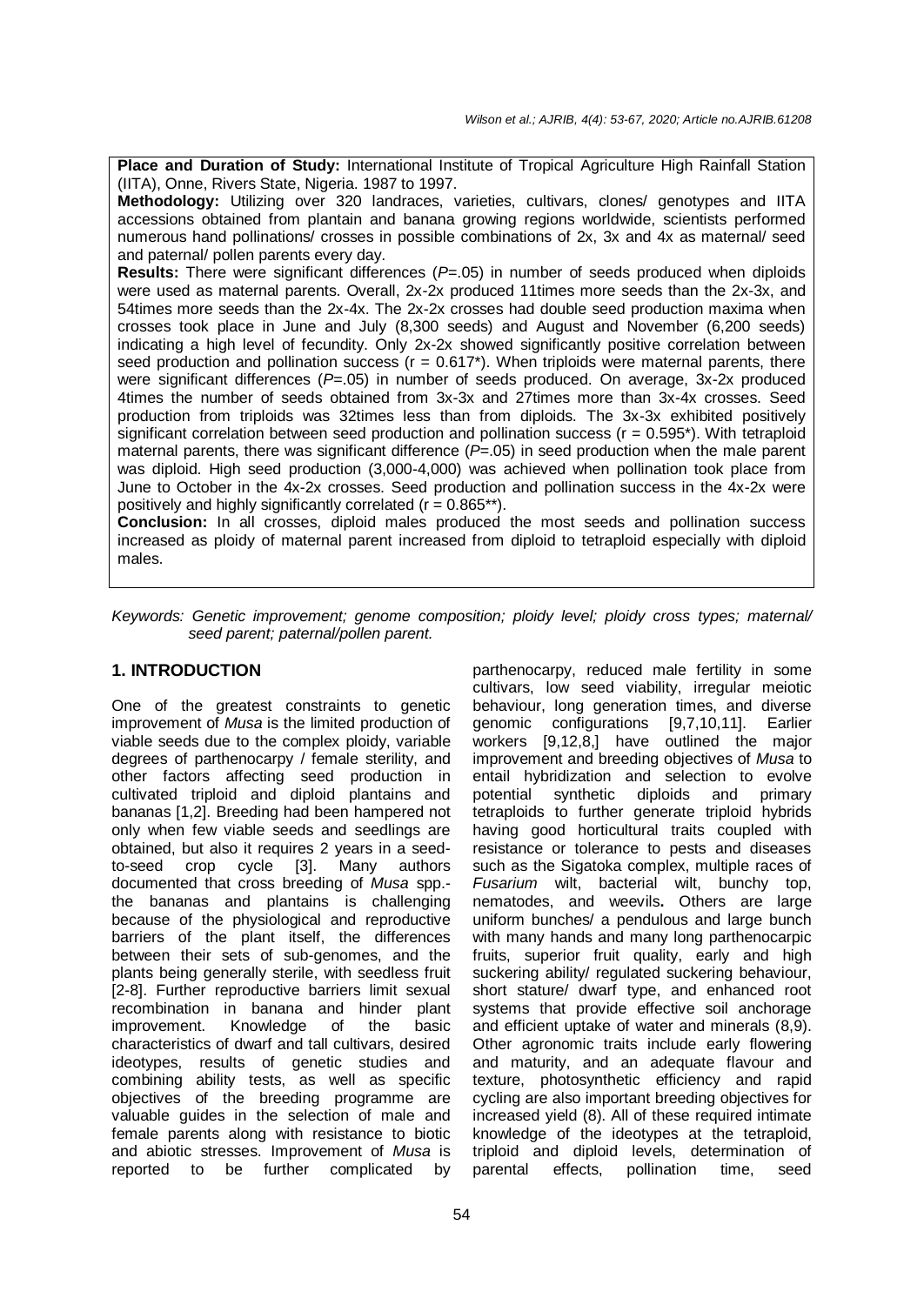production, progeny ploidy composition and location, in the production of true hybrid seeds in plantains and bananas. Although the foregoing list is not by any means exhaustive, a number of these breeding objectives still pose enormous challenges today because active and thriving collaborative program research on *Musa* breeding and improvement, as well as the support networks and structures, etc have been scaled back and declined in less than three decades. In 1987, plantains and bananas were included among the mandate crops of the International Institute of Tropical Agriculture (IITA) in Nigeria. A plantain and banana improvement program (PBIP) was subsequently created in 1991. The outcome of this genetic improvement program in plantain and bananas culminated among scientists at IITA developing and disseminating several high and stable yielding, disease and pest resistant hybrids with durable fruit quality and acceptability across Africa's plantain and banana growing regions, Latin America and India while several institutions have adopted IITA's different *Musa* breeding schemes [13-17]. This report attempts to bring into focus certain aspects of quantum of work through development of enormous cross combination breeding works comprising more than 600,000 controlled crosses from over 320 landraces, varieties, cultivars, clones/ genotypes and accessions conducted by scientists and field staff at the International Institute of Tropical Agriculture (IITA) High Rainfall Station, Onne, Rivers State, Nigeria, over the ten year period 1987-1997. Part of the efforts, to accelerate and expand knowledge of plantain improvement especially in the areas of controlled cross breeding and generation/ enhancement of genetic variability, production of seeds and transmission/ inheritance of desirable traits. Over the ten year period, numerous crosses were carried out by hand pollination of diploid (2x), triploid (3x) and tetraploid (4x) plantain/ banana maternal/ seed parents with pollen from 2x, 3x and 4x accessions of bananas and plantains in all possible but discriminatory/ selected combinations each day of every month of the year from January to December in order to determine and standardize different aspects viz (1) optimum time and conditions for pollination success and seed production for each ploidy cross type i.e. when pollination can lead to maximum seed production for each ploidy cross type; (2) the ploidy crosses that will provide the highest number of seeds (3) investigate whether all the ploidy crosses exhibit the same response pattern(s), (4) ascertain the ploidy nature of

resulting progenies; (5) select parents that are able to transmit desirable traits and (6) establish which environmental factors critically affect or influence pollination success and seed production. Some of the environmental variables that affect these periodic phenological phenomena are known to include rainfall [18,19,20], temperature [21], solar radiation [22,23] and water stress [24]. Hence, this research study was conducted to create genetic variability, produce seeds and ultimately develop disease resistant and agronomically desirable hybrids with good organoleptic quality bunches.

#### **2. MATERIALS AND METHODS**

#### **2.1 Description of Study Area**

This study used data generated from research conducted at the High Rainfall Station of the International Institute of Tropical Agriculture (IITA) Onne, (4°51'N, 7° 03'E, 10m above sea level), Rivers State, Nigeria during 1987 to 1997. The rainfall pattern is monomodal, distributed over a 10- month period from February through December, with an annual average of 2400mm. Relative humidity remains high all year round with mean values of 78% in February, increasing to 89% in the months of July and September. The mean annual minimum and maximum temperatures are  $25^{\circ}$ C and  $27^{\circ}$ C, respectively, while solar radiation / sunshine lasts an average of 4hours daily [25]. The station is located in the rainforest characterized by an Ultisol/Acrisol (U.S. Department of Agriculture- USDA Taxonomy/ World Reference Base) derived from coastal sediments. The soil is a deep freely drained Typic Paleudult of loamy and siliceous iso-hyperthermic origin. The surface soils (0 - 15cm) are well drained and high in phosphorus 60 mg/kg, organic matter 1.85 %, but are low in total nitrogen 0.18% and also acidic with a pH of 4.6. Other nutrients are potassium 0.28meq/100g and magnesium 0.36meq/100g.

#### **2.2 Planting and Plant Materials**

Plants were grown at a spacing of 3m x 2m giving a population of 1,667plants/ha. Using a collection of 326 landraces, varieties, cultivars and clones/ genotypes, hybrids and IITA accessions of bananas and plantains (Tables 1,2,3,4) from banana and plantain growing regions around the world, crosses were carried out by hand pollination of diploid (2x), triploid (3x) and tetraploid (4x) plantain/ banana maternal/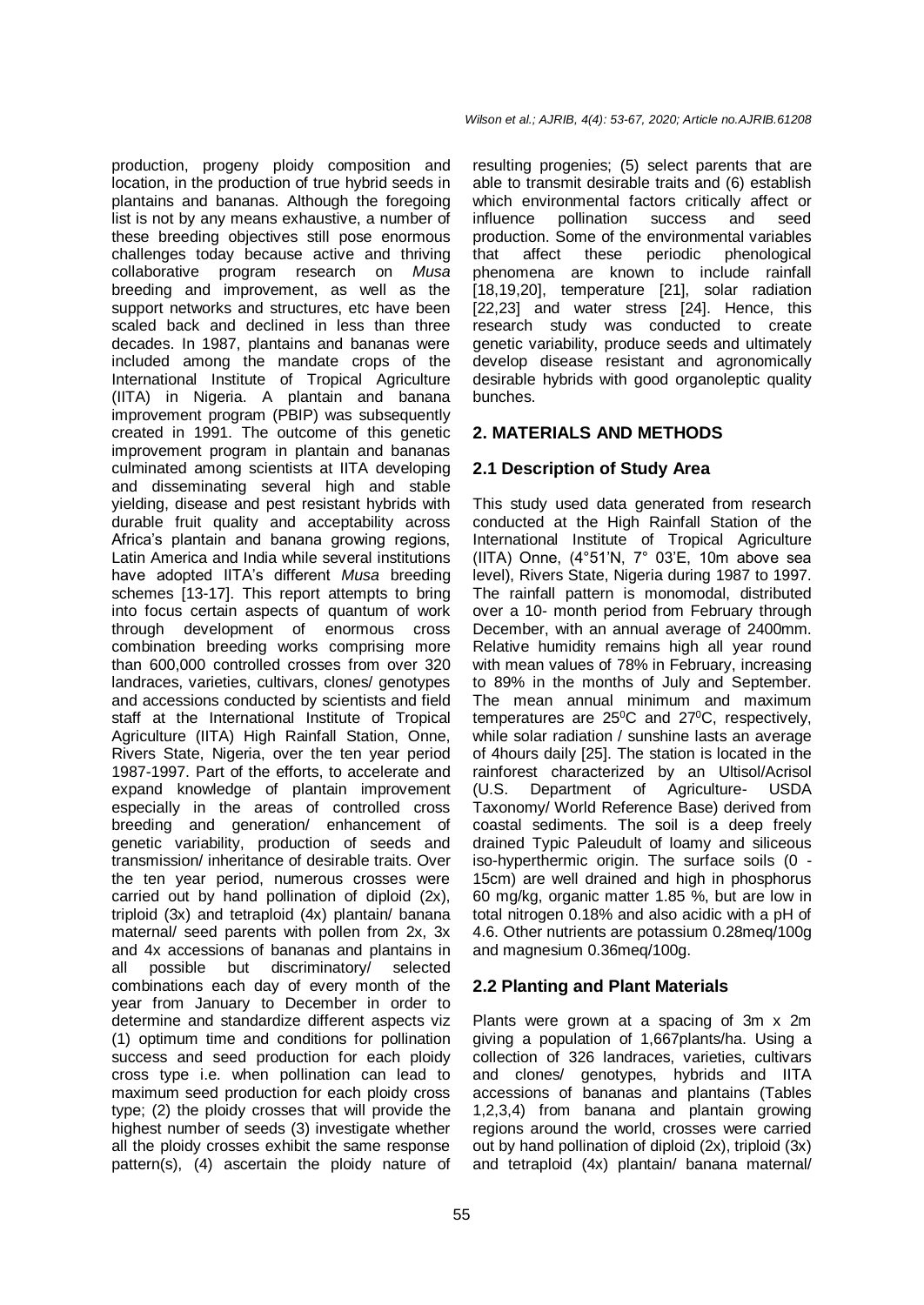seed parents with pollen from 2x, 3x and 4x of bananas and plantains in selected combinations everyday of each month of the year from

January to December from 1987 to 1997 in order to produce viable seeds and also select parents that are able to transmit desirable traits.

| Table 1. Landraces, Varieties, Cultivars, Clones/ Genotypes, Hybrids and IITA Accessions of |
|---------------------------------------------------------------------------------------------|
| Plantains and Bananas used as Maternal/ Seed Parents and or Paternal/ Pollen Parents with   |
| <b>Genomic Composition, over period of 10 years</b>                                         |

| <b>Composition</b><br><b>Composition</b><br>47<br>1<br><b>Akondro Mainty</b><br>AA<br>Pisang tongat<br>AA<br>2<br>AA<br>AA<br><b>Bebek</b><br>48<br>Pitu<br>3<br>AA<br>49<br>Pitu No 1<br>AA<br>Beram<br>AA<br>50<br>AA<br>4<br>Calcutta 4<br>Pu-te-la-bum<br>5<br>AA<br>51<br>AA<br>Colatino Ouro<br>Pu-Te-Wey |  |
|-----------------------------------------------------------------------------------------------------------------------------------------------------------------------------------------------------------------------------------------------------------------------------------------------------------------|--|
|                                                                                                                                                                                                                                                                                                                 |  |
|                                                                                                                                                                                                                                                                                                                 |  |
|                                                                                                                                                                                                                                                                                                                 |  |
|                                                                                                                                                                                                                                                                                                                 |  |
|                                                                                                                                                                                                                                                                                                                 |  |
|                                                                                                                                                                                                                                                                                                                 |  |
| AA<br>52<br>AA<br>6<br>Racadag<br>Djum metek                                                                                                                                                                                                                                                                    |  |
| AA<br>7<br>AA<br>53<br>Saing Todloh<br>Djum tau                                                                                                                                                                                                                                                                 |  |
| 8<br>AA<br>Galeo<br>AA<br>54<br>S.F. 214                                                                                                                                                                                                                                                                        |  |
| AA<br>AA<br>9<br>Guninchio<br>55<br>S.F. 247                                                                                                                                                                                                                                                                    |  |
| AA<br>S.F. 248<br>AA<br>10<br>56<br>Guyod                                                                                                                                                                                                                                                                       |  |
| 11<br>AA<br>57<br>S.F. 265<br>AA<br>Gwanhour                                                                                                                                                                                                                                                                    |  |
| 12<br>AA<br>58<br>SH 3362<br>Hawundu<br>AA hybrid                                                                                                                                                                                                                                                               |  |
| 13<br>AA<br>59<br>SN <sub>2</sub><br>AA<br>Heva                                                                                                                                                                                                                                                                 |  |
| 14<br>AA<br>Higa<br>60<br><b>Thong Det</b><br>AA                                                                                                                                                                                                                                                                |  |
| 15<br>AA<br>61<br>AA<br>Inabaca<br>Tjau Lagada                                                                                                                                                                                                                                                                  |  |
| 16<br>AA<br>62<br>AA<br>Inarnibal<br>Truncata                                                                                                                                                                                                                                                                   |  |
| 17<br>AA<br>63<br>Tuu Gia<br>AA<br>Long Tannap                                                                                                                                                                                                                                                                  |  |
| 18<br>AA<br>Long Tavoy<br>AA<br>64<br>Umbarim                                                                                                                                                                                                                                                                   |  |
| 19<br>AA<br>M. basjoo<br>AA<br>65<br>Undu Jamau                                                                                                                                                                                                                                                                 |  |
| 20<br>AA<br>AA<br>M.Velutina<br>66<br>Unknown Dibit                                                                                                                                                                                                                                                             |  |
| 21<br>AA<br>AA<br>67<br>Mambee Thu<br>Uwati                                                                                                                                                                                                                                                                     |  |
| 22<br>AA<br>68<br>AA<br>Waigu<br>Manang                                                                                                                                                                                                                                                                         |  |
| 23<br>AA<br>AA<br>Mojet<br>69<br>Wariam                                                                                                                                                                                                                                                                         |  |
| 24<br>AA<br>AA<br>70<br>Wh-O-Gu<br>Monget                                                                                                                                                                                                                                                                       |  |
| 25<br>AA<br>71<br>AA<br>Zebrina<br>Monjet                                                                                                                                                                                                                                                                       |  |
| 26<br>AA<br>72<br>AA<br>Zebrina GF<br>Morong Datu                                                                                                                                                                                                                                                               |  |
| 27<br>AA<br>73<br>AA<br>Morong Princesa<br>Zebrina GF062190                                                                                                                                                                                                                                                     |  |
| 28<br>AA<br>AB<br>Musa Pahang<br>74<br>K46-1                                                                                                                                                                                                                                                                    |  |
| 29<br>AA<br>AB<br>Musa A.Malaccensis<br>75<br>Kamaramasenge                                                                                                                                                                                                                                                     |  |
| 30<br>Musa A.Selangor<br>AA<br>76<br>Unknown Mainz<br>AB                                                                                                                                                                                                                                                        |  |
| 31<br>AA<br><b>BB</b><br>Musa A.Sp.Banksii<br>77<br>M. balbissiana. MPL                                                                                                                                                                                                                                         |  |
| <b>BB</b><br>32<br>AA<br>78<br>Musa acuminata<br>M. balbisiana                                                                                                                                                                                                                                                  |  |
| 33<br>AA<br>AAA<br>Musa siam<br>79<br><b>Bakurura</b>                                                                                                                                                                                                                                                           |  |
| AA<br>AAA<br>34<br>Nba<br>80<br><b>Biu ketip</b>                                                                                                                                                                                                                                                                |  |
| 35<br>No. 110<br>AA<br>AAA<br>81<br>Diploid basilian                                                                                                                                                                                                                                                            |  |
| 36<br>AAA<br>Pa Musore<br>AA<br>82<br>Dwarf Cavendish                                                                                                                                                                                                                                                           |  |
| 37<br>AA<br>AAA<br>Pa Patthalong<br>83<br><b>EMB 402</b>                                                                                                                                                                                                                                                        |  |
| 38<br>AA<br><b>EMB 403</b><br>AAA<br>Paka<br>84                                                                                                                                                                                                                                                                 |  |
| 39<br>85<br>Pamoti-On<br>AA<br><b>Giant Cavendish</b><br>AAA                                                                                                                                                                                                                                                    |  |
| AAA<br>40<br>AA<br>Pisang buntal<br>86<br>Hungtu                                                                                                                                                                                                                                                                |  |
| Pisang Jari Buaya<br>AA<br>87<br>AAA<br>41<br>Marauw                                                                                                                                                                                                                                                            |  |
| AAA<br>42<br>Pisang lilin<br>AA<br>88<br>Mbirabire                                                                                                                                                                                                                                                              |  |
| AA<br>AAA<br>43<br>Pisang madu<br>89<br>Mbwazirume                                                                                                                                                                                                                                                              |  |
| 44<br>AA<br>90<br>AAA<br>Pisang mas ayar<br>Medja                                                                                                                                                                                                                                                               |  |
| 45<br>AA<br>91<br>AAA<br>Pisang Rotan<br>Muga                                                                                                                                                                                                                                                                   |  |
| AAA<br>46<br>Pisang songkla<br>AA<br>92<br>Mun                                                                                                                                                                                                                                                                  |  |

*<sup>\*[26,27,28,3,29]</sup>*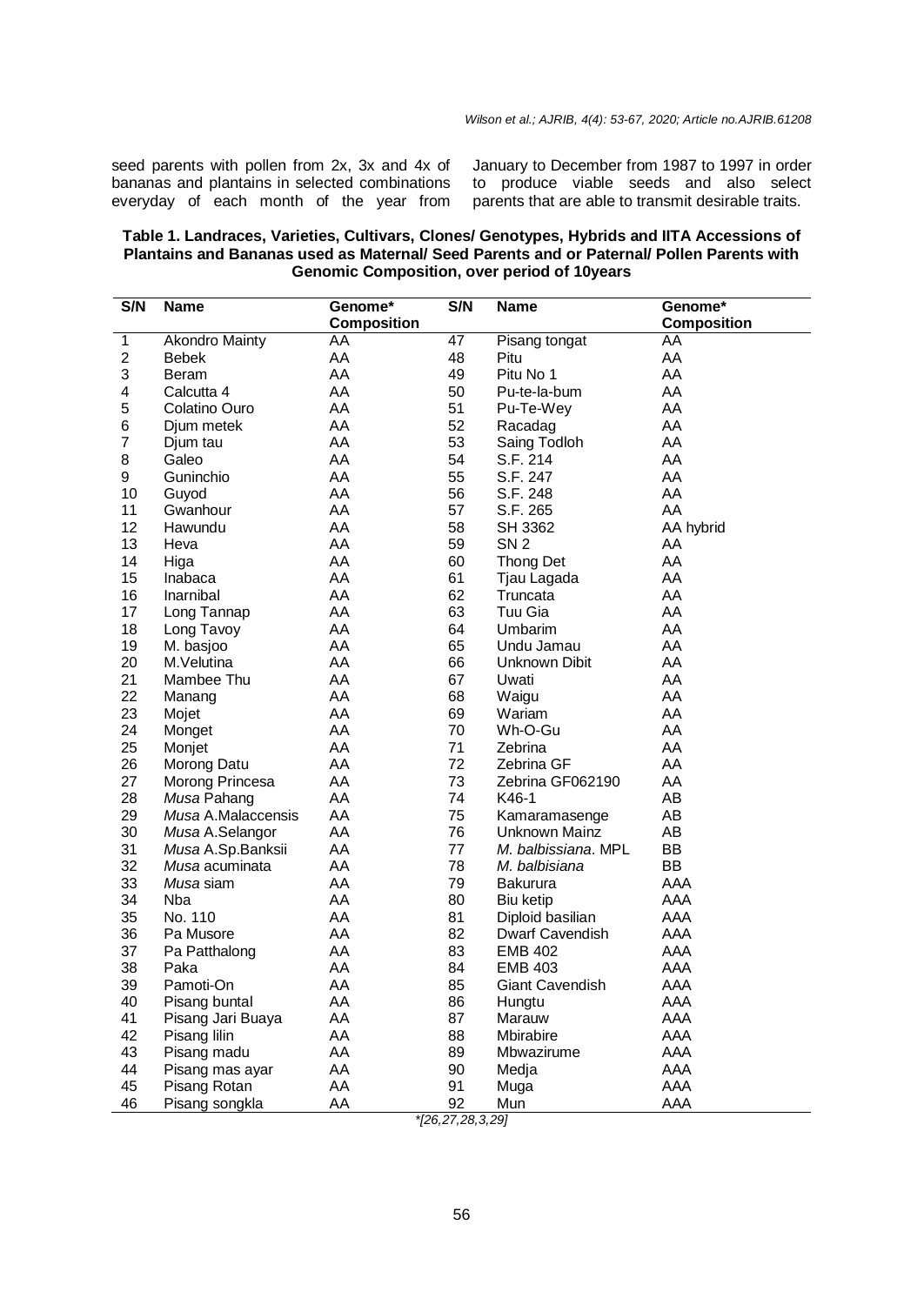| S/N | <b>Name</b>         | Genome*            | S/N | <b>Name</b>         | Genome*            |
|-----|---------------------|--------------------|-----|---------------------|--------------------|
|     |                     | <b>Composition</b> |     |                     | <b>Composition</b> |
| 93  | Nakitengwa          | AAA                | 143 | Mbi-Egome 1         | AAB                |
| 94  | Nyamwihogora        | AAA                | 144 | Mbouroukou          | AAB                |
| 95  | Ouro Mel            | AAA                | 145 | Moufoubila          | AAB                |
| 96  | Padri               | AAA                | 146 | Moutouka            | AAB                |
| 97  | Poyo                | AAA                | 147 | Muloulou            | AAB                |
| 98  | Robusta             | AAA                | 148 | Muracho             | AAB                |
| 99  | Rugondo             | AAA                | 149 | Nguma               | AAB                |
| 100 | Toowoolee           | AAA                | 150 | Niangafelo          | AAB                |
| 101 | Valery              | AAA                | 151 | Ntanga 4            | AAB                |
| 102 | 75.19S              | AAB                | 152 | O.Ntanga 1          | AAB                |
| 103 | Abomienu            | AAB                | 153 | Obino L Ewai        | AAB                |
| 104 | Agbagba             | AAB                | 154 | Orishele            | AAB                |
| 105 | Akpakpak            | AAB                | 155 | <b>Pisang Kelat</b> | AAB                |
| 106 | Amou                | AAB                | 156 | Pisang Raja         | AAB                |
| 107 | Apantu              | AAB                | 157 | Pisang Tondok       | AAB                |
| 108 | Apem Onniaba        | AAB                | 158 | Plantain No 17      | AAB                |
| 109 | Atali Kiogo         | AAB                | 159 | Plantain No. 2      | AAB                |
| 110 | Bind Immosendjo     | AAB                | 160 | Pome                | AAB                |
| 111 | Big Ebanga          | AAB                | 161 | Popoulou            | AAB                |
| 112 | <b>Bise Egome</b>   | AAB                | 162 | Purple plantain     | AAB                |
| 113 | <b>Bobby Tannap</b> | AAB                | 163 | Rajapuri India      | AAB                |
| 114 | Bungaoisan          | AAB                | 164 | <b>Red Plantain</b> | AAB                |
| 115 | Corne Plantain      | AAB                | 165 | Reversions          | AAB                |
| 116 | Curare              | AAB                | 166 | Tsambunu            | AAB                |
| 117 | Dare                | AAB                | 167 | Topala              | AAB                |
| 118 | Dare 111-30         | AAB                | 168 | Walungu             | AAB                |
| 119 | <b>Didiede</b>      | AAB                | 169 | Walungu 7           | AAB                |
| 120 | Dwarf French        | AAB                | 170 | Walungu 8           | AAB                |
| 121 | Eba Oboikpa         | AAB                | 171 | Wine Plantain       | AAB                |
| 122 | Eberedia            | AAB                | 172 | Bluggoe             | ABB                |
| 123 | Egjoga              | AAB                | 173 | Cardaba             | ABB                |
| 124 | Elat                | AAB                | 174 | Espermo             | ABB                |
| 125 | Essang              | AAB                | 175 | Fougamou            | ABB                |
| 126 | Igisahira Gisanzwe  | AAA                | 176 | Kinkala             | ABB                |
| 127 | Igitsiri            | AAA                | 177 | Pelipita            | ABB                |
| 128 | Imbongo             | AAA                | 178 | Simili Radjah       | ABB                |
| 129 | Ingarama            | AAA                | 179 | FHIA 2              | AAAA               |
| 130 | Ingumbay            | AAA                | 180 | FHIA 23             | <b>AAAA</b>        |
| 131 | Intokatoke          | AAA                | 181 | SH 3436             | AAAA               |
| 132 | French Reversion    | AAB                | 182 | SH 3436-9           | AAAA               |
| 133 | Gabon               | AAB                | 183 | SH 3640             | AAAA               |
| 134 | Gabon 3             | AAB                | 184 | FHIA 1              | AAAB               |
| 135 | Horn Plantain       | AAB                | 185 | FHIA 20             | AAAB               |
|     |                     |                    |     |                     |                    |
| 136 | Horse Plantain      | AAB                | 186 | FHIA 21             | AAAB               |
| 137 | Kar Ngou            | AAB                | 187 | FHIA 22             | AAAB               |
| 138 | Laknau              | AAB                | 188 | Oura de Mata        | AAAB               |
| 139 | M008                | AAB                | 189 | Platina             | AAAB               |
| 140 | Madre-D-Platanar    | AAB                | 190 | FHIA <sub>3</sub>   | AABB               |
| 141 | Mbeta               | AAB                | 191 | Nzizi               | AABB               |
| 142 | Mbi Egome           | AAB                | 192 | Pisang Awak         | AABB               |

#### **Table 2. Landraces, Varieties, Cultivars, Clones/ Genotypes, Hybrids and IITA Accessions of Plantains and Bananas used as Maternal/ Seed Parents and or Paternal/ Pollen Parents with Genomic Composition, over period of 10years**

*\* [26,27,28,3,29]*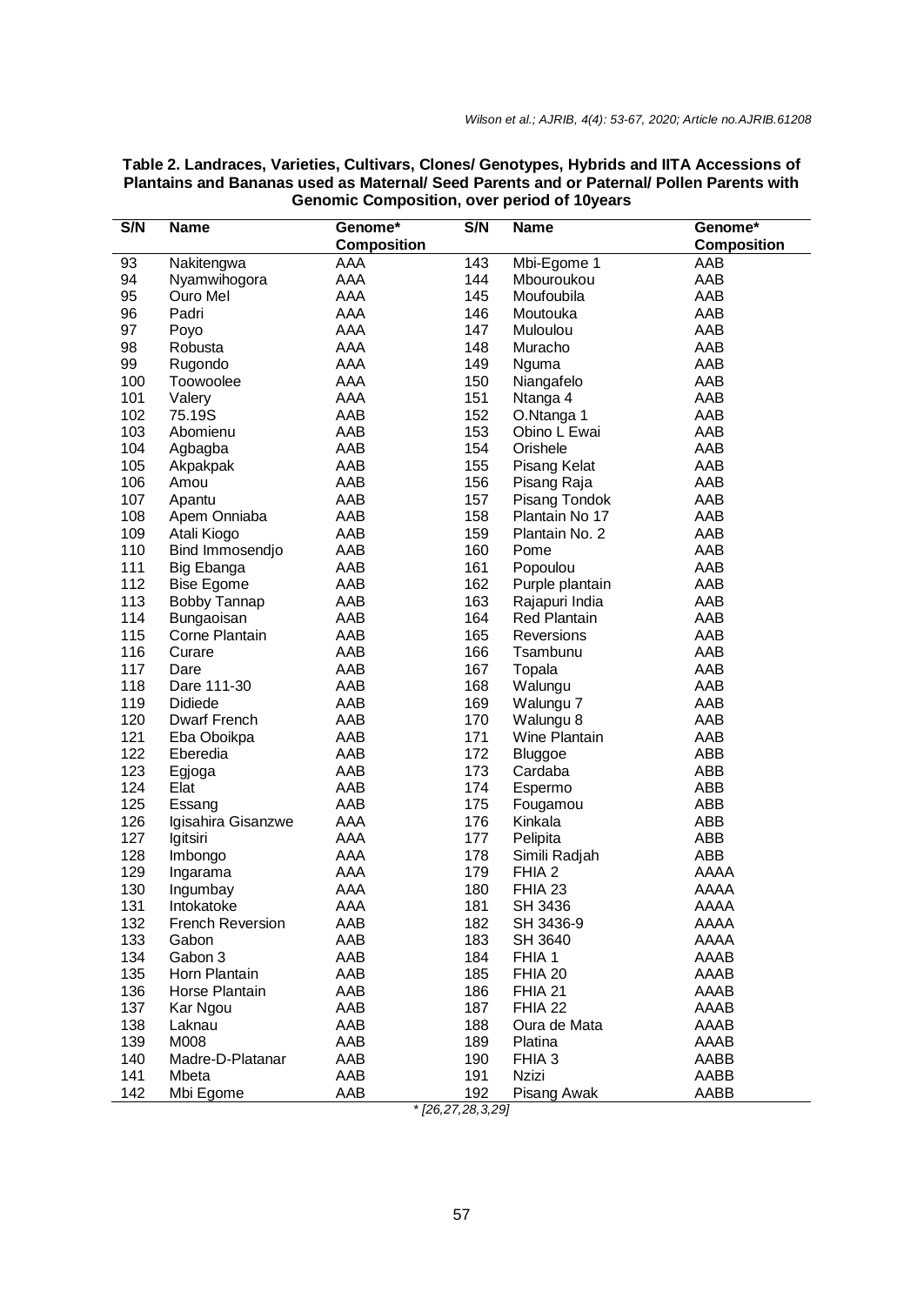| S/N | <b>Name</b>                    | <b>Genome† Composition</b> | S/N | <b>Name</b>       | <b>Genome† Composition</b> |
|-----|--------------------------------|----------------------------|-----|-------------------|----------------------------|
| 193 | Bobby Tannap & Calcutta 4 (4x) | <b>NA</b>                  | 238 | TMPx 15090-130    | <b>IITA</b> accession      |
| 194 | Obino Lewai & Calcutta 4(4x)   | <b>NA</b>                  | 239 | TMPx 15108-1      | <b>IITA</b> accession      |
| 195 | Calcutta 4 & P. Lilin          | <b>NA</b>                  | 240 | TMPx 15108-2      | <b>IITA</b> accession      |
| 196 | Calcutta 4, & P. Lilin & OP    | <b>NA</b>                  | 241 | TMPx 15108-6      | <b>IITA</b> accession      |
| 197 | TM3x 1199-6                    | <b>IITA</b> accession      | 242 | TMPx 1518-4       | <b>IITA</b> accession      |
| 198 | TM3x 14604-35                  | <b>IITA</b> accession      | 243 | TMPx 1549-7       | <b>IITA</b> accession      |
| 199 | TM3x 15090-102                 | <b>IITA</b> accession      | 244 | TMPx 15637-1      | <b>IITA</b> accession      |
| 200 | TM3x 15090-130                 | <b>IITA</b> accession      | 245 | TMPx 1586-1       | <b>IITA</b> accession      |
| 201 | TM3x 15108-1                   | <b>IITA</b> accession      | 246 | TMPx 1586-2       | <b>IITA</b> accession      |
| 202 | TM3x 15108-2                   | <b>IITA</b> accession      | 247 | TMPx 1605-1       | <b>IITA</b> accession      |
| 203 | TM3x 15108-6                   | <b>IITA</b> accession      | 248 | TMPx 1621-1       | <b>IITA</b> accession      |
| 204 | TMB2x 5105-1                   | <b>IITA</b> accession      | 249 | TMPx 1657-12      | <b>IITA</b> accession      |
| 205 | TMB2x 8084-2                   | <b>IITA</b> accession      | 250 | TMPx 1658-3       | <b>IITA</b> accession      |
| 206 | TMP2x 2829-62                  | <b>IITA</b> accession      | 251 | TMPx 1658-4       | <b>IITA</b> accession      |
| 207 | <b>TMPx 1055</b>               | <b>IITA</b> accession      | 252 | TMPx 1659-9       | <b>IITA</b> accession      |
| 208 | TMPx 1112-1                    | <b>IITA</b> accession      | 253 | TMPx 1668-7       | <b>IITA</b> accession      |
| 209 | TMPx 1112-1-857                | <b>IITA</b> accession      | 254 | TMPx 2143-4       | <b>IITA</b> accession      |
| 210 | TMPx 1112-1-858                | <b>IITA</b> accession      | 255 | TMPx 23835-1      | <b>IITA</b> accession      |
| 211 | TMPx 1112-1-859                | <b>IITA</b> accession      | 256 | TMPx 26200        | <b>IITA</b> accession      |
| 212 | TMPx 1112-1-860                | <b>IITA</b> accession      | 257 | TMPx 26217        | <b>IITA</b> accession      |
| 213 | TMPx 1112-1-861                | <b>IITA</b> accession      | 258 | TMPx 26231        | <b>IITA</b> accession      |
| 214 | TMPx 1112-1-862                | <b>IITA</b> accession      | 259 | TMPx 26240        | <b>IITA</b> accession      |
| 215 | TMPx 11669-1                   | <b>IITA</b> accession      | 260 | TMPx 2625-20      | <b>IITA</b> accession      |
| 216 | TMPx 1206-2-1182               | <b>IITA</b> accession      | 261 | <b>TMPX 26253</b> | <b>IITA</b> accession      |
| 217 | TMPx 1206-2-1543               | <b>IITA</b> accession      | 262 | TMPx 2625-5       | <b>IITA</b> accession      |
| 218 | TMPx 1206-2-1544               | <b>IITA</b> accession      | 263 | TMPx 26267        | <b>IITA</b> accession      |
| 219 | TMPx 1206-2-1545               | <b>IITA</b> accession      | 264 | TMPx 26285        | <b>IITA</b> accession      |
| 220 | TMPx 1206-2-1546               | <b>IITA</b> accession      | 265 | TMPx 26294        | <b>IITA</b> accession      |
| 221 | TMPx 1206-2-1547               | <b>IITA</b> accession      | 266 | TMPx 26298        | <b>IITA</b> accession      |
| 222 | TMPx 1206-2-1548               | <b>IITA</b> accession      | 267 | TMPx 26306        | <b>IITA</b> accession      |
| 223 | TMPx 129-3                     | <b>IITA</b> accession      | 268 | TMPx 26312        | <b>IITA</b> accession      |
| 224 | TMPx 1297-3                    | <b>IITA</b> accession      | 269 | TMPx 26313        | <b>IITA</b> accession      |
| 225 | TMPx 1297-3-849                | <b>IITA</b> accession      | 270 | TMPx 26338        | <b>IITA</b> accession      |

**Table 3. Landraces, Varieties, Cultivars, Clones/ Genotypes, Hybrids and IITA Accessions of Plantains and Bananas used as Maternal/ Seed Parents and or Paternal/ Pollen Parents with Genomic Composition, over period of 10years**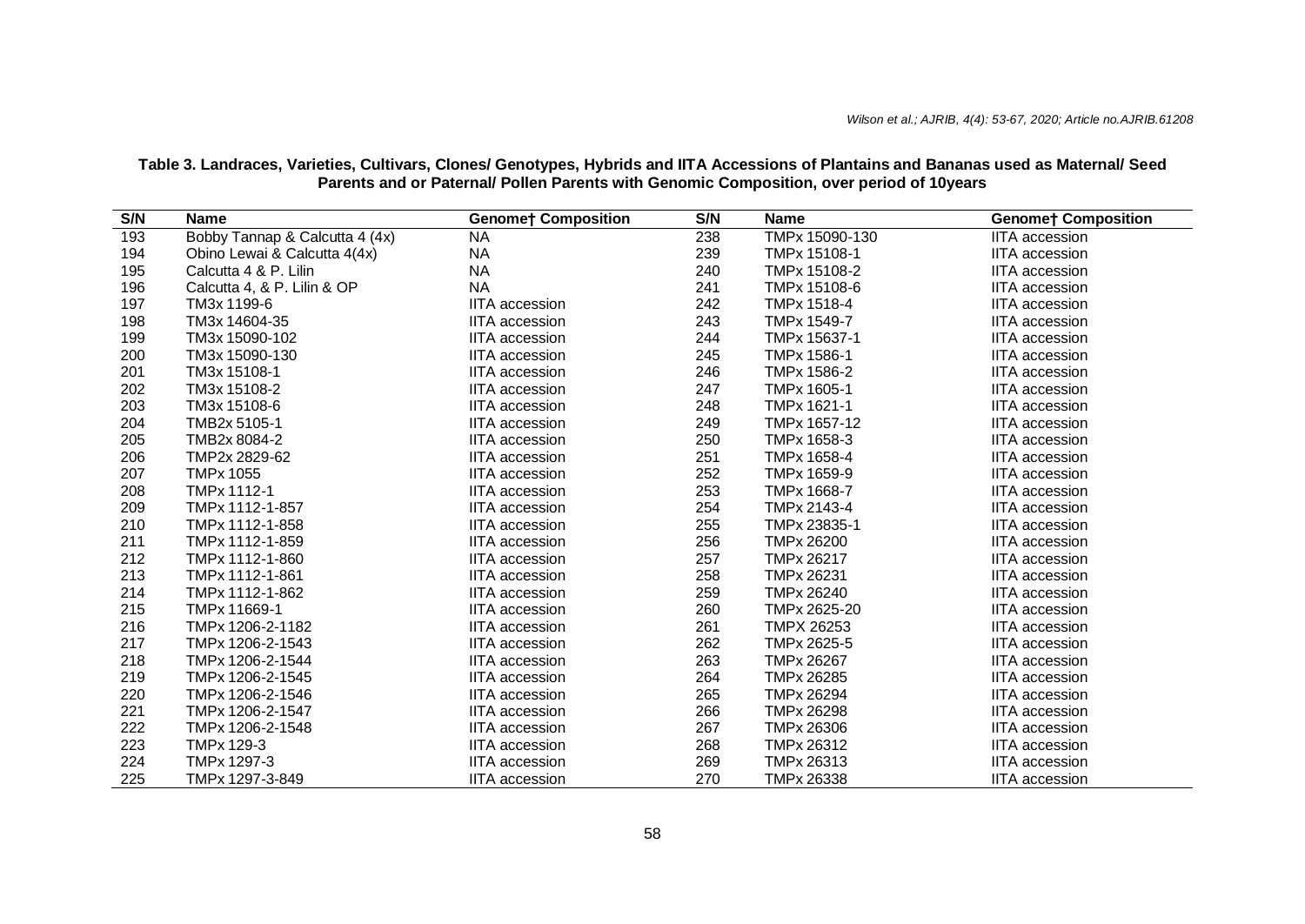| S/N | <b>Name</b>      | <b>Genomet Composition</b> | S/N | <b>Name</b>       | <b>Genomet Composition</b> |
|-----|------------------|----------------------------|-----|-------------------|----------------------------|
| 226 | TMPx 1297-3-851  | IITA accession             | 271 | TMPx 26352        | IITA accession             |
| 227 | TMPx 1297-3-852  | <b>IITA</b> accession      | 272 | TMPx 2637-49      | IITA accession             |
| 228 | TMPx 1297-3-853  | <b>IITA</b> accession      | 273 | TMPx 26392        | <b>IITA</b> accession      |
| 229 | <b>TMPx 1378</b> | <b>IITA</b> accession      | 274 | TMPx 26421        | <b>IITA</b> accession      |
| 230 | TMPx 1418-2      | <b>IITA</b> accession      | 275 | TMPx 26466        | <b>IITA</b> accession      |
| 231 | TMPx 14280       | <b>IITA</b> accession      | 276 | TMPx 26505        | IITA accession             |
| 232 | TMPx 1448-1      | <b>IITA</b> accession      | 277 | TMPx 26525        | IITA accession             |
| 233 | TMPx 14563-1     | <b>IITA</b> accession      | 278 | TMPx 26535        | <b>IITA</b> accession      |
| 234 | TMPx 14604-35    | <b>IITA</b> accession      | 279 | TMPx 26613        | <b>IITA</b> accession      |
| 235 | TMPx 14604-37    | <b>IITA</b> accession      | 280 | TMPx 2776-2786-20 | <b>IITA</b> accession      |
| 236 | TMPx 1489-3      | <b>IITA</b> accession      | 281 | TMPx 2796-2848-5  | IITA accession             |
| 237 | TMPx 15090-102   | <b>IITA</b> accession      | 282 | TMPx 2796-3       | <b>IITA</b> accession      |

*† TM3X Series are secondary triploids [30]; TMPX Series are tetraploid plantains [14]; TMBX Series are tetraploid bananas [9]; TMP2X Series are diploid plantains [31]*

#### **Table 4. Landraces, Varieties, Cultivars, Clones/ Genotypes, Hybrids and IITA Accessions of Plantains and Bananas used as Maternal/ Seed Parents and or Paternal/ Pollen Parents with Genomic Composition, over period of 10years**

| S/N | <b>Name</b>       | <b>Genomet Composition</b> | S/N | <b>Name</b>                           | <b>Genomet Composition</b> |
|-----|-------------------|----------------------------|-----|---------------------------------------|----------------------------|
| 283 | TMPx 2796-5       | <b>IITA</b> accession      | 308 | TMPx 612-74 CAM                       | <b>IITA</b> accession      |
| 284 | TMPx 2829-3019-16 | <b>IITA</b> accession      | 309 | TMPx 6562-1                           | <b>IITA</b> accession      |
| 285 | TMPx 2829-62      | <b>IITA</b> accession      | 310 | TMPx 6930                             | <b>IITA</b> accession      |
| 286 | TMPx 319-129      | <b>IITA</b> accession      | 311 | TMPx 6930-1                           | <b>IITA</b> accession      |
| 287 | TMPx 319-132      | <b>IITA</b> accession      | 312 | TMPx 7002-1                           | <b>IITA</b> accession      |
| 288 | TMPx 319-133      | <b>IITA</b> accession      | 313 | TMPx 7152                             | <b>IITA</b> accession      |
| 289 | TMPx 3436-9       | <b>IITA</b> accession      | 314 | TMPx 7152-2                           | <b>IITA</b> accession      |
| 290 | TMPx 3666-5       | <b>IITA</b> accession      | 315 | TMPx 7179-2                           | <b>IITA</b> accession      |
| 291 | TMPx 4400-8       | <b>IITA</b> accession      | 316 | TMPx 7197-2                           | <b>IITA</b> accession      |
| 292 | TMPx 447-80       | <b>IITA</b> accession      | 317 | TMPx 8084-3                           | <b>IITA</b> accession      |
| 293 | TMPx 4479-1       | <b>IITA</b> accession      | 318 | TMP2x 2829-62 & TMB2x 5105-1          | <b>IITA</b> accession      |
| 294 | TMPx 4600-12      | <b>IITA</b> accession      | 319 | TMB2x 5105-1 & SH3362 & TMP2x 2829-62 | <b>IITA</b> accession      |
| 295 | TMPx 4600-15      | <b>IITA</b> accession      | 320 | TMPx 548-4 & SH 3362 (3x)             | <b>IITA</b> accession      |
| 296 | TMPx 4698-1       | <b>IITA</b> accession      | 321 | TMPx 4479-1 & SH 3362 (3x)            | <b>IITA</b> accession      |
| 297 | TMPx 4744-1       | <b>IITA</b> accession      | 322 | OP 13-153                             | ΝA                         |
| 298 | TMPx 5295-1       | <b>IITA</b> accession      | 323 | OP 13-1530621900                      | <b>NA</b>                  |
| 299 | TMPx 548-4        | <b>IITA</b> accession      | 324 | OP13-154                              | <b>NA</b>                  |
| 300 | TMPx 548-9        | <b>IITA</b> accession      | 325 | OP13-160                              | <b>NA</b>                  |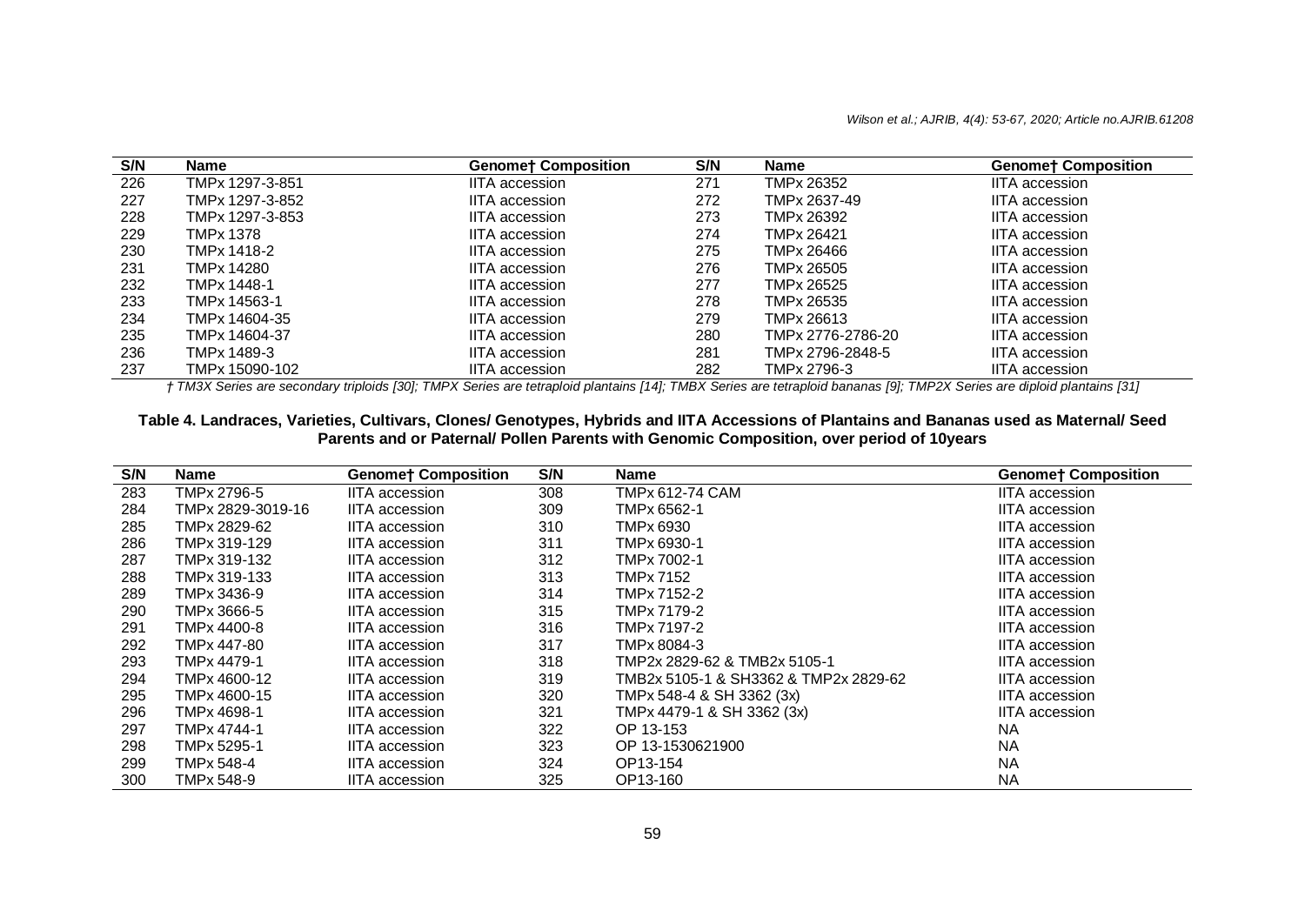#### *Wilson et al.; AJRIB, 4(4): 53-67, 2020; Article no.AJRIB.61208*

| S/N | Name                                                                                                                                                                           | <b>Genomet Composition</b> | S/N | Name        | <b>Genomet Composition</b> |  |  |
|-----|--------------------------------------------------------------------------------------------------------------------------------------------------------------------------------|----------------------------|-----|-------------|----------------------------|--|--|
| 301 | TMPx 582-4                                                                                                                                                                     | <b>IITA</b> accession      | 326 | OP13-166    | NA                         |  |  |
| 302 | TMPx 5511-2                                                                                                                                                                    | <b>IITA</b> accession      | 327 | OP13-169    | <b>NA</b>                  |  |  |
| 303 | TMPx 565-16                                                                                                                                                                    | <b>IITA</b> accession      | 328 | OP13-27-161 | <b>NA</b>                  |  |  |
| 304 | TMPx 5706-1                                                                                                                                                                    | <b>IITA</b> accession      |     |             |                            |  |  |
| 305 | TMPx 5860-1                                                                                                                                                                    | <b>IITA</b> accession      |     |             |                            |  |  |
| 306 | TMPx 597-2-490                                                                                                                                                                 | <b>IITA</b> accession      |     |             |                            |  |  |
| 307 | TMPx 612-74                                                                                                                                                                    | <b>IITA</b> accession      |     |             |                            |  |  |
|     | <b>+ TM3</b> y series are secondary triploids [30]; TMPy series are tetraploid plantains [14]; TMRy series are tetraploid bananas [9]; TMP2y series are diploid plantains [31] |                            |     |             |                            |  |  |

*† TM3x series are secondary triploids [30]; TMPx series are tetraploid plantains [14]; TMBx series are tetraploid bananas [9]; TMP2x series are diploid plantains [31]*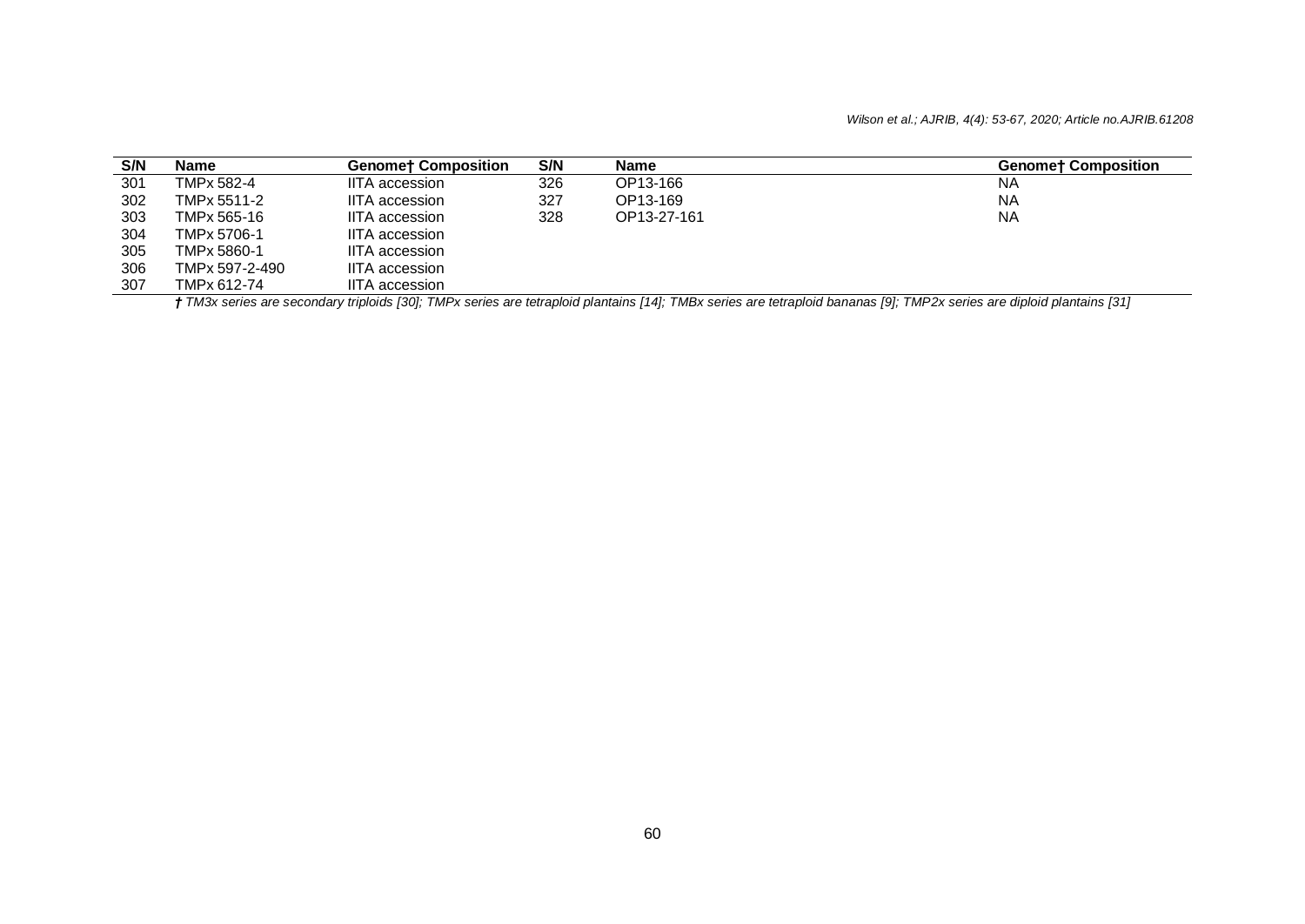*Wilson et al.; AJRIB, 4(4): 53-67, 2020; Article no.AJRIB.61208*

### **2.3 Hand Pollination**

The inflorescence of the females and males were protected by transparent plastic bags before anthesis of either of the flowers. At anthesis pollen from the anthers of the males was dusted on the stigmas of the females and this was done between 0700 and 1030hours. Thus the following crosses were carried out with diploid plantains/ bananas as maternal /seed parents:- 2x-2x, 2x-3x, 2x-4x; triploid plantains/ bananas as maternal/ seed parents:- 3x-2x, 3x-3x, 3x-4x; and tetraploid plantains/ bananas as maternal/ seed parents: - 4x-2x, 4x-3x, 4x-4x.

#### **2.4 Bunch Harvest and Extraction of Seeds**

At maturity the fruit bunches of the maternal/ seed parents were harvested and ripened. Well developed seeds from each maternal/ seed parent were extracted, washed and air-dried. and the total number of such seeds was counted.

## **2.5 Data Collection**

The data on pollination success and seed production were aggregated over the period, averaged and standard errors were computed. The total number of crosses that produced seeds (pollination success) and number of seeds (seed production - fecundity) per cross type were calculated (Equation 1) and expressed as percentages to establish pollination success on a monthly basis before presentation in graphical form.

Pollination success was calculated as shown below (17)

Pollination success = Number of pollinated bunches with seed Total number of pollinated bunches X 100 (1)

Total seed yield for each seed parent was also calculated. Seed production and pollination success values were plotted monthly for the period.

# **2.6 Statistical Analysis**

All data were analyzed for significant differences using analysis of variance (ANOVA) in a randomized complete block design (RCB) using the GLM procedure of Statistical Analyses Software (SAS) version 9.1 [32] and any effects found to be significant were tested at a significance level of 5% while means were compared using LSD at (*P* = .05). Correlation analyses [33] were carried out to determine if

there was a linear relationship between seed production and pollination success among the various ploidy cross types at significance levels of 5% and 1%.

## **3. RESULTS AND DISCUSSION**

#### **3.1 Effect of Diploid Plantain/ Banana as Maternal/ Seed Parents**

There were significant differences (*P*=.05) in the number of seeds produced by the various ploidy cross types when a diploid plantain/ banana was used as maternal/ seed parent (Fig. 1A). Overall, the 2x-2x cross types produced 11times (1098%) more seeds than the 2x-3x cross types and 54times (5402%) more seeds than the 2x-4x cross types. On average, over the 10 years, the 2x-2x cross types produced the highest number of seeds and this occurred when pollination/ crosses took place in June and July, with over 8,300 seeds indicating a high level of fecundity – an ability to produce seeds in large numbers. Next was when pollination took place in November and August with over 6,200 seeds. Thus, the 2x-2x cross types exhibited a double maxima (double peak) of high seed production, even though pollination success rates were different when pollination took place in the drier times/ season of the year. There was a significant difference in pollination success  $(\overrightarrow{P}=.05)$  between the 2x ploidy cross types. Whereas pollination success of the 2x-2x cross types and 2x-3x cross types were not significantly different from each other, both were significantly different from the pollination success of the 2x-4x cross types. Pollination success of the diploid ploidy cross types did not differ significantly from each other irrespective of month of pollination. Pollination success in June, July and August, November for the 2x-2x crosses when highest seed production was achieved were just 32%, 34% and 33% and 18% respectively (Fig.1B).

Incidentally the highest pollination success of 37% for this 2x-2x cross type was in September when seed production was just a third of seed production in June and July indicating perhaps that seed production and pollination success did not share a strong relationship, with the possibility of other factors playing a modifying role. In fact only the 2x-2x cross type showed significant and positive correlation between seed production and pollination success  $(r = 0.617^*)$ , whereas other cross types  $2x-3x$  ( $r = 0.361$ ) and  $2x-4x$  (r = 0.025) were not significant. In every month of the year, 2x-2x crosses produced more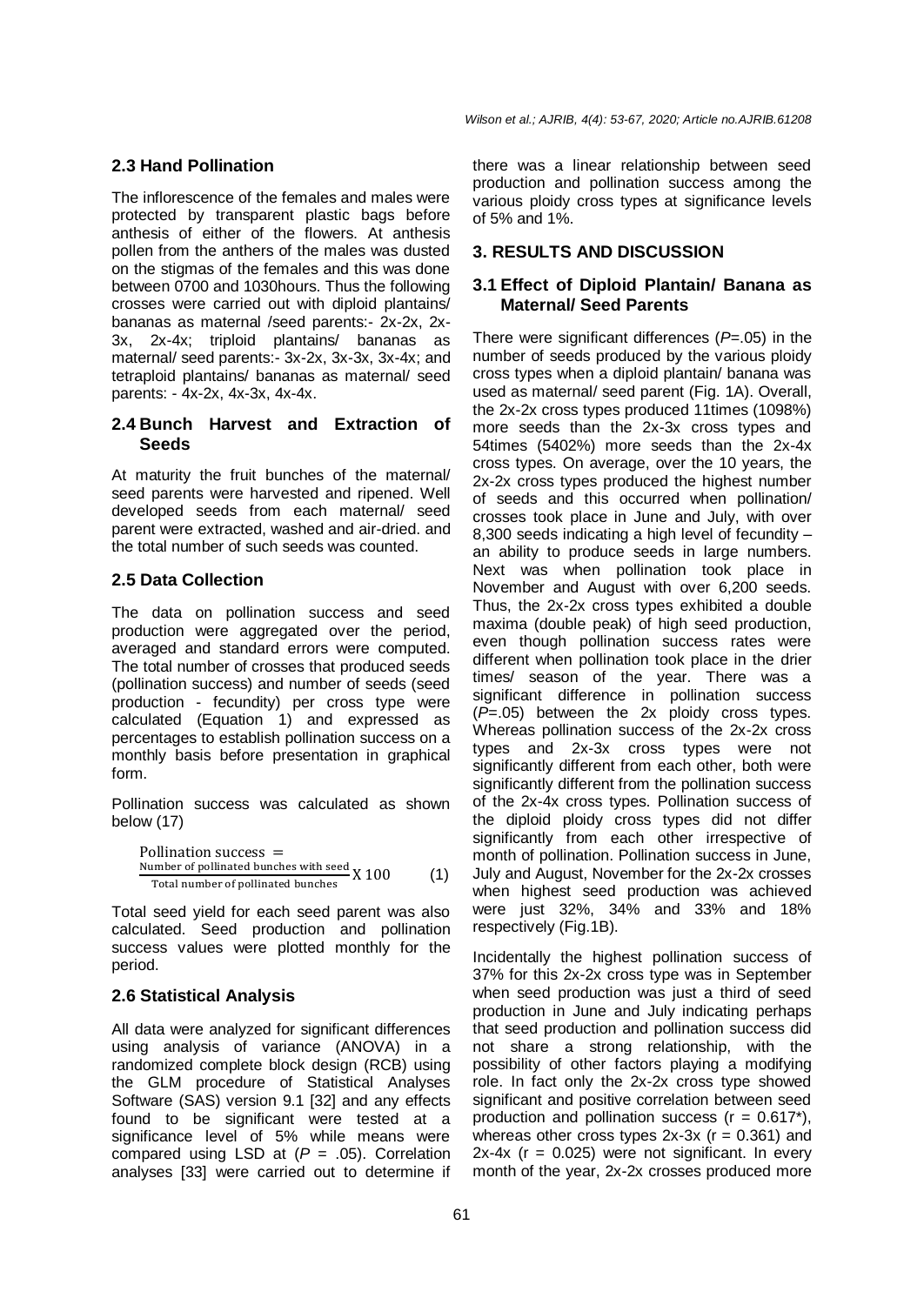seeds than the 2x-3x and the 2x-4x crosses except in April and May when the 2x-3x crosses produced more seeds. Peak production of seeds in the 2x-3x crosses occurred in May (1,297) and April (1,260) when pollination success rates were 13% and 37% respectively. The 2x-4x crosses produced the lowest number of seeds in each of the months. For this 2x-4x cross type, highest seed production of 292 seeds was in December (2% pollination success), 163 seeds in August (10% pollination success) and 112 seeds in May (21% pollination success) indicating again that seed production and pollination success in *Musa* do not share a strong relationship. The 2x-2x and the 2x–4x crosses produced predominantly diploid progenies while the 2x-3x crosses had predominantly tetraploids. With diploid plantain as maternal parent, none of the ploidy crosses achieved up to 40% pollination success even though highest seed production occurred with this ploidy cross. Average pollination success was 24% among the 2x-2x crosses, 17% among the 2x-3x crosses and 10% among the 2x-4x crosses.

#### **3.2 Effect of Triploid Plantain/ Banana as Maternal/ Seed Parents**

There were significant differences (*P*=.05) in the number of seeds produced by the various ploidy cross types when a triploid plantain/ banana was the maternal/ seed parent. On the average, the 3x-2x cross types produced 4times (400%) the number of seeds produced by the 3x-3x crosses and 27times (2700%) more than the 3x-4x crosses (Fig. 2A). Generally, when triploids were maternal/ seed parents, number of seeds produced on average was quite low compared to when diploids were maternal/ seed parents.

The 3x-2x crosses had significantly higher pollination success than both 3x-3x and 3x-4x cross types (Fig. 2B). The 3x-3x crosses also had significantly higher pollination success than the 3x-4x crosses. Generally, pollination success also differed significantly with the month of pollination when triploids were used as maternal/ seed parents. For the months of February, March, April and June pollination success did not differ significantly from each other. July and December also did not differ significantly from each other neither did August and November. On the whole, pollination success differed significantly from each other in 7 instances of the 12months with September averaging the highest across the cross types and May the lowest. The 3x-2x crosses in April and July had the highest number of seeds (258 and 234 seeds,

respectively) corresponding to 30% and 40% pollination success respectively. Pollination success was highest in the 3x-2x crosses in September reaching 45% with only 141 seeds produced, again indicating that seed production and pollination success may not have a very strong relationship. The 3x–3x crosses resulted in an average of 119 seeds; the highest when pollination was carried out in November with 19% pollination success. Pollination success for 3x-3x was highest (25%) when pollination was done in October but produced only 68 seeds. The 3x–4x crosses done in October had their highest number of seeds with an average of 34 seeds corresponding to an 18% pollination success, whereas the highest pollination success of this cross type-22% in September produced just 11 seeds. The implication is that the triploids have low fecundity as they are unable to produce seeds in large numbers and do not make for good maternal/ seed parents irrespective of the ploidy of the male/ pollen parent. Whereas the  $3x-2x$  (r = 0.133) and the  $3x-4x$  (r = 0.527) showed weak correlation between seed production and pollination success, the 3x-3x had a positive and significant correlation between seed production and pollination success  $(r =$ 0.595\*). On average pollination success of the 3x-2x crosses was two and a half times more than the 3x-3x crosses and five and a half times more than the 3x-4x crosses.

## **3.3 Effect of Tetraploid Plantain/ Banana as Maternal/ Seed Parents**

When tetraploids were used as maternal/ seed parents, there were significant differences (*P*=.05) in the seed production obtained depending on the ploidy of the male/ pollen parent. High seed production i.e. high fecundity was achieved when pollination took place from June to October in the 4x-2x crosses ranging from approximately 3,000 to 4,000 seeds. The other cross types, 4x-3x and 4x–4x did not achieve a seed production of up to 250 seeds irrespective of month of pollination (Fig. 3A). In those five months, seed production in the 4x-2x crosses was consistently averaging more than 3,000 seeds with a maximum in October of 4,233 seeds. Pollination success differed significantly with cross types. The 4x-2x crosses differed significantly from the 4x-3x and the 4x-4x which did not differ significantly from each other (Fig. 3B). The 4x–2x crosses also achieved at least a 45% pollination success from May to October with a peak of 68% in July. Pollination success remained below 40% irrespective of month of pollination in the 4x-3x and 4x-4x cross types. In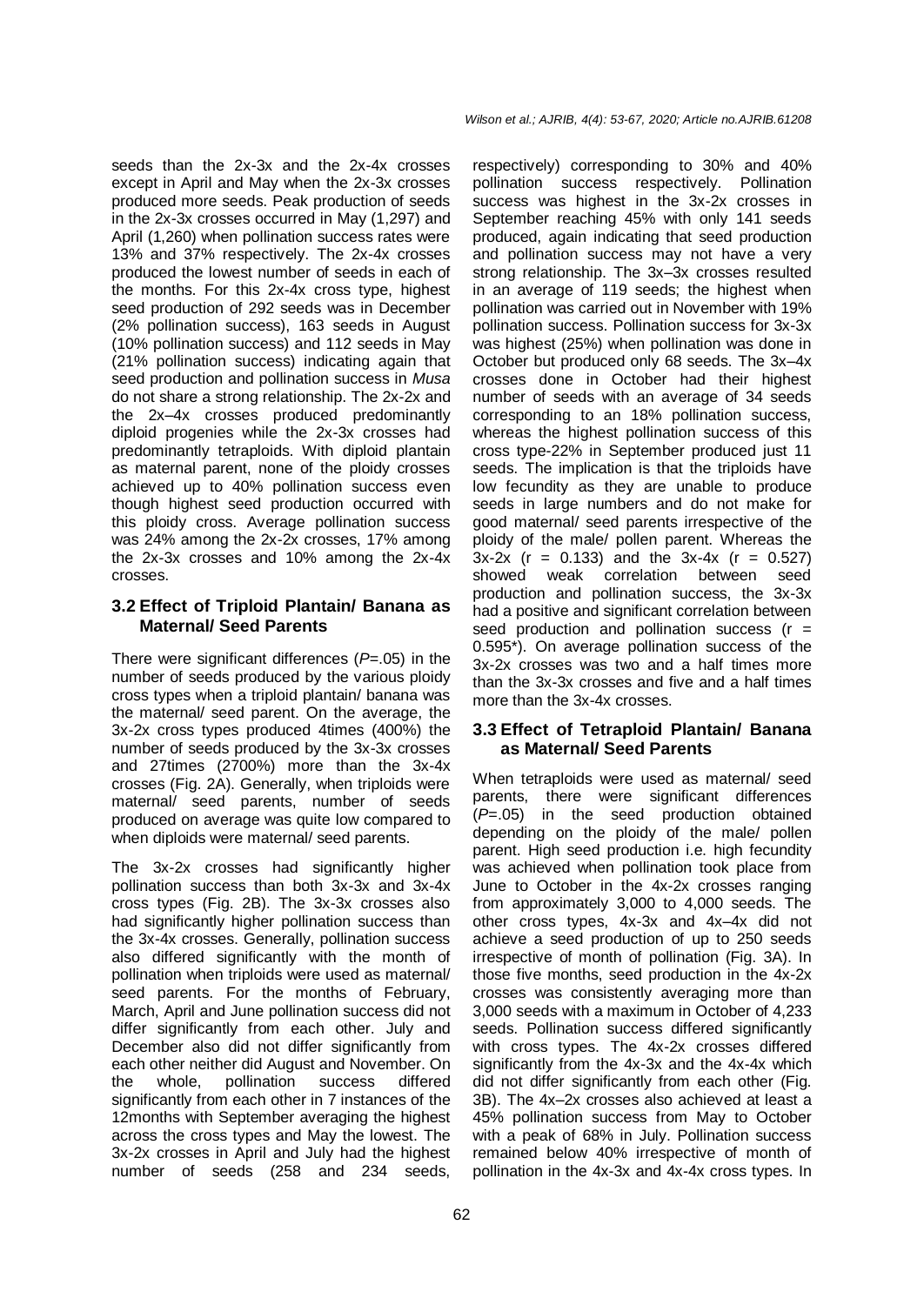fact, the 4x–3x crosses achieved their highest pollination success of 36% in February while the 4x–4x crosses had their highest pollination success of 33% in December. There was a highly significant and positive correlation between seed production and pollination success in the 4x-2x cross type  $(r = 0.865**)$ , whereas other cross types 4x-3x showed little correlation  $(r = 0.054)$  and  $4x-4x$  even negative but not significant correlation  $(r = -0.556)$ .



**Fig. 1. [A] Seed Production (Fecundity) and [B] Pollination Success patterns in diploid, maternal/ seed parents of plantain/ banana from monthly crosses with pollen from 2x, 3x and 4x banana and plantain paternal/ male parents averaged over 10 years (1987-1997) at IITA, Onne, Rivers State, Nigeria**



**Fig. 2. [A] Seed Production (Fecundity) and [B] Pollination Success patterns in triploid, maternal/ seed parents of plantain/ banana from monthly crosses with pollen from 2x, 3x and 4x banana and plantain paternal/ male parents averaged over 10 years (1987-1997) at IITA, Onne, Rivers State, Nigeria**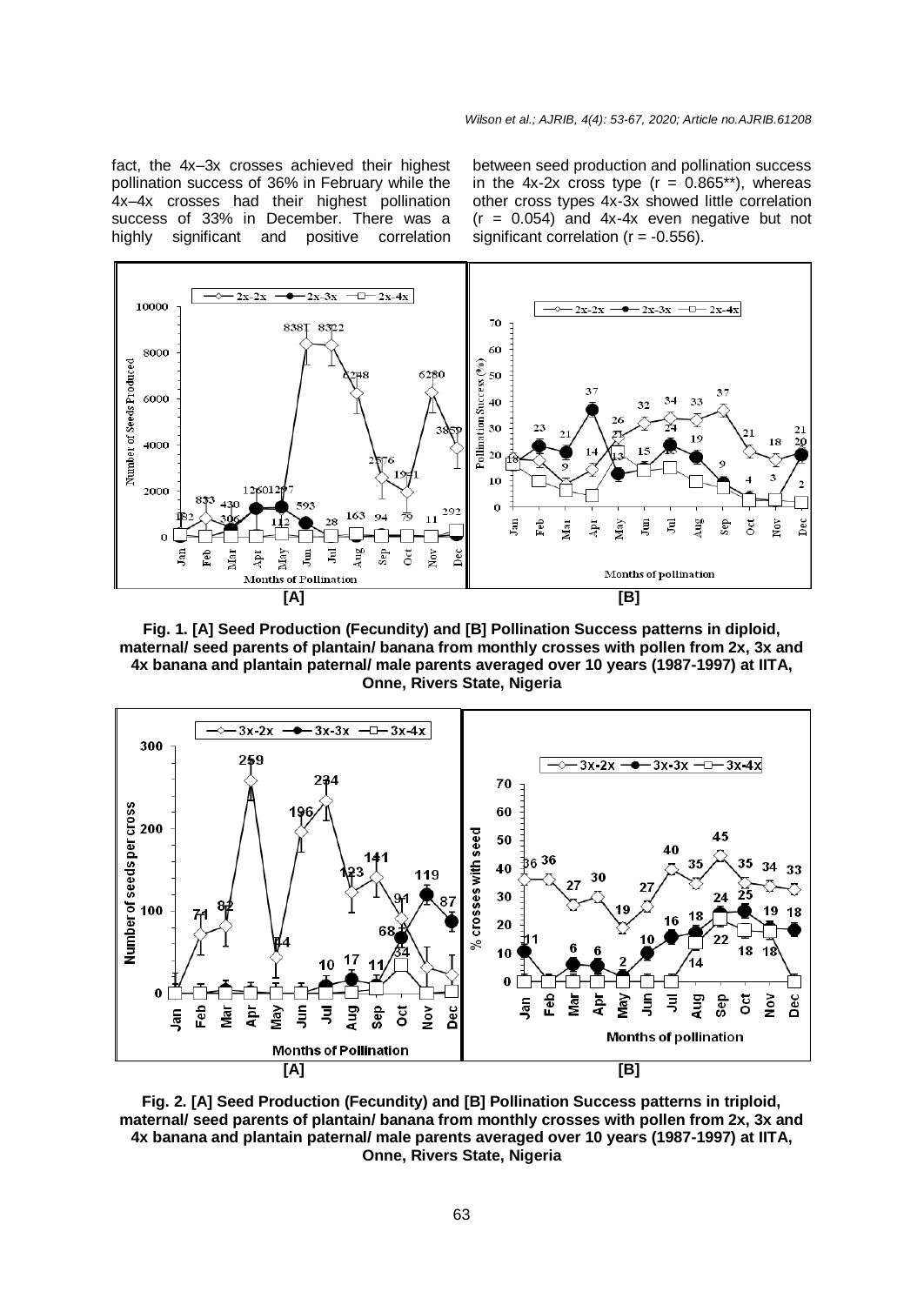

**Fig. 3. [A] Seed Production (Fecundity) and [B] Pollination Success patterns in tetraploid, maternal/ seed parents of plantain/ banana from monthly crosses with pollen from 2x, 3x and 4x banana and plantain paternal/ male parents averaged over 10 years (1987-1997) at IITA, Onne, Rivers State, Nigeria**

Generally, comparing all nine ploidy crosses, the 2x-2x cross produced the highest number of seeds and the optimal times for obtaining maximum seed production was when crosses were carried out in June and July, with lower peaks in August and November. The high seed production in the 2x-2x may be indicative of both female and male fertility in the diploid background. High seed yields were not observed when the pollen source was 3x or 4x. The 4x-2x crosses also showed high fecundity though only achieving approximately half of the seed production attained in the 2x–2x crosses but having almost double the level of pollination success. However, the crosses involving triploids as maternal/ seed parents had the lowest number of seeds, producing less than an average of 300seeds maximum irrespective of when pollination took place indicating that the triploids have very low fecundity and are not suitable as maternal/ seed parents [8] which complicates breeding efforts. For seed stock multiplication, 2x-2x and 4x–2x appear to be the most viable options. Pollination success was generally low and in some instances was zero as reported [17] but this increased as the ploidy level of the maternal parent increased from diploid to tetraploid especially when the male parent was a diploid. Previous studies in cotton (*Gossypium hirsutum* L.) revealed that when

species with more chromosomes were used as the maternal parent, the cross was more easily made, and viable seeds were produced. When the species with fewer chromosomes was used as the female, no viable seeds were obtained [34]. Similar phenomena were observed in tomato (*Lycopersicon esculentum,* Miller) [35] and false pakchoi (*Brassica parachinensis*  Bailey) [36]. The highest pollination success (68%) was achieved with the 4x-2x crosses in July with relatively high seed production. On the whole, month of pollination did not significantly affect pollination success except when triploids were used as maternal parents. Similar findings were reported earlier [37]. However, some researchers in their findings [17] reported no significant differences in pollination success based on month of pollination. More studies are clearly needed to find out why triploid maternal parents exhibit peculiarities different from the other ploidy cross types. Sterility in plantains and triploid bananas has been associated with meiotic irregularities and uneven number of chromosomes, as well as to environmental factors and to influences of individual genotypes [13,38]. The highest seed production for 2x-2x crosses was when hand pollinations were performed in June, July, August and November and for 4x-2x crosses when hand pollinations were done from June to October; while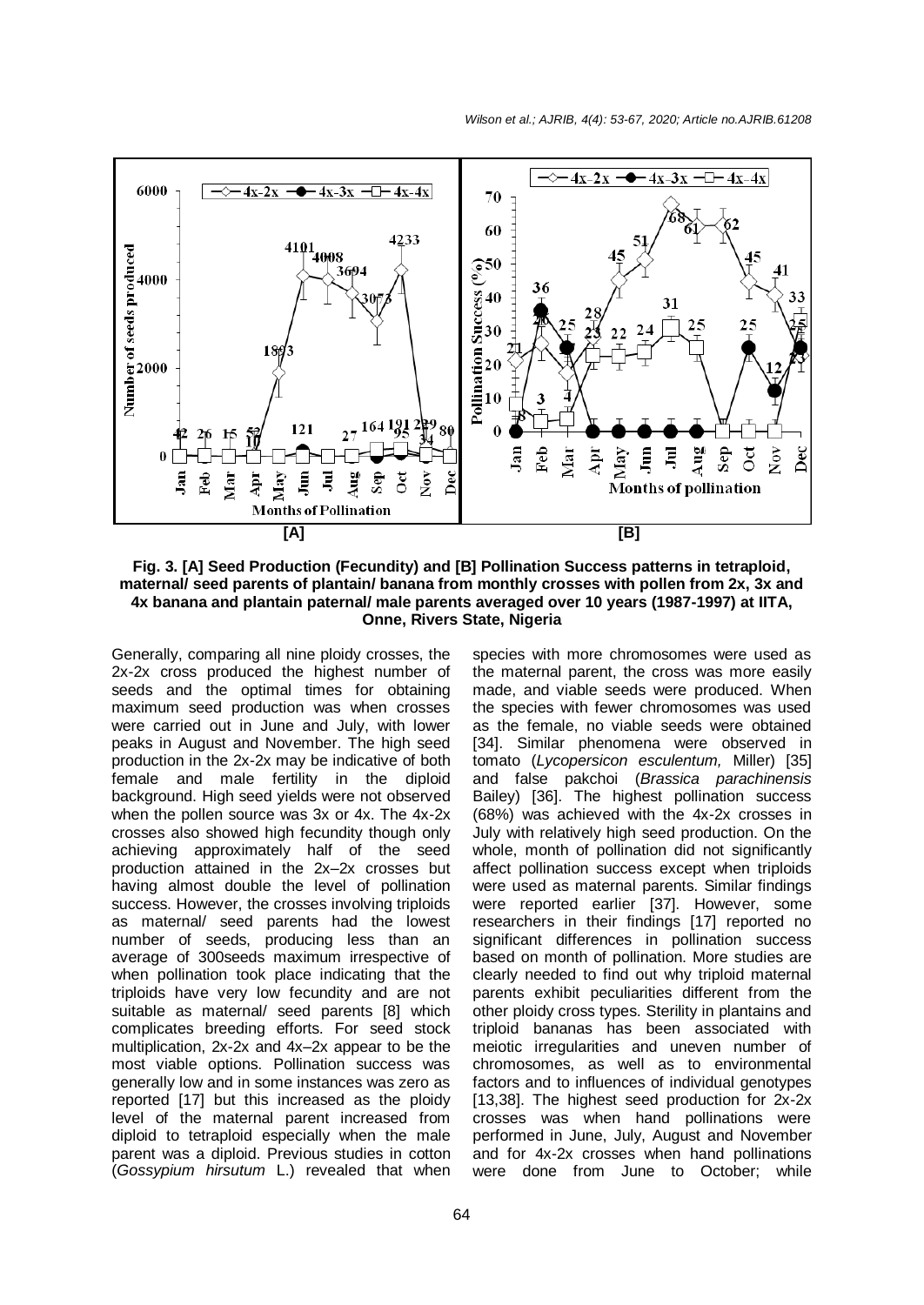pollination of 3x with 2x pollen produced highest number of seeds when crosses were done in April and July a period with high temperature, high solar radiation and low relative humidity [37] suggesting that seed yield is influenced by time of pollination, environmental conditions, and genetic variation in female fertility. Variations in seed production among cross types suggest that seed production may be affected by climatic factors and this will be discussed in a subsequent paper.

# **4. CONCLUSION**

High seed production in *Musa* can be achieved by using diploids and tetraploids as female or maternal/ seed parents with diploid male or<br>paternal/ pollen parents with pollination paternal/ pollen parents with successes ranging from 32% to 68% when crosses are carried out from June to August/ September (2x-2x; 4x-2x) as well as in October (4x-2x) and November (2x-2x).

## **ACKNOWLEDGEMENTS**

This work was supported by funding from the international institute of tropical agriculture (iita), nigeria. Special thanks to all the pioneer scientists and field staff of iita high rainfall station, onne, rivers state, who executed the research and collected the raw data in the period 1987-1997.

# **COMPETING INTERESTS**

Authors have declared that no competing interests exist.

# **REFERENCES**

- 1. Fortescue JA, Turner DW. Growth and development of ovules of banana, plantain and enset (Musaceae). Scientia Horticulturae. 2005;104:463-478. DOI:10.1016/j.scienta.2005.01.007
- 2. Hippolyte I, Jenny C, Gardes L, Bakry F, Rivallan R, Pomies V, Cubry P, Tomekpe K, Risterucci AM, Roux N, Rouard M, Arnaud E, Kolesnikova-Allen M, Perrier X. Foundation characteristics of edible Musa triploids revealed from allelic distribution of SSR markers. Annals of Botany. 2012;109(5):937–951.

DOI:10.1093/aob/mcs010. 3. OECD. "Section 2 - Bananas and plantains

(Musa spp.)", In: Safety Assessment of Transgenic Organisms. OECD Consensus Documents, OECD Publishing, Paris. 2010;4:84-146.

DOI:https://doi.org/10.1787/978926409615 8-6-en

- 4. Dumpe BB, Ortiz R. Apparent male fertility in Musa germplasm. Hort Sci. 1996:31:1019–1022.
- 5. Fortescue JA, Turner DW. Pollen fertility in Musa: viability in cultivars grown in southern Australia. Aust J Agric Res. 2004:55:1085–1091.
- 6. Ssesuliba RN, Tenkouano A, Pillay M. Male fertility and occurrence of 2n gametes in East African highland bananas (Musa spp.). Euphytica. 2008:164:153–162.
- 7. Ortiz, R. Conventional banana and plantain breeding. Acta Hortic. 2013:986:77–194
- 8. Brown A, Tumuhimbise R, Amah D, Uwimana B, Nyine M, Mduma H, Talengera D, Karamura D, Kuriba J, Swennen R. Bananas and Plantains (Musa spp). In: Genetic Improvement of Tropical Crops, H. Campos, P.D.S. Caligari, Springer International Publishing AG. 2017;219-240.

DOI:10.1007/978-3-319-59819-2\_7

- 9. Vuylsteke D, Swennen R, Ortiz R. Development and performance of black Sigatoka-resistant tetraploid hybrids of plantain (Musa spp., AAB group). Euphytica. 1993:65:33–42.
- 10. Ortiz R, Swennen R. From crossbreeding to biotechnology-facilitated improvement of banana and plantain. Biotechnol Adv. 2014:32:158–169.
- 11. Ortiz R. Plant breeding in the omics era. Springer, New York; 2015.
- 12. Sathiamoorthy S, Uma S, Selvarajan R. Banana research and development programme and highlights of NRCB-INIBAP collaborative projects in India. In: Molina AB, Roa VN. and Maghuyop M.A.G. (eds.). Advancing banana and plantain R & D in Asia and the Pacific. Proceedings of the  $10<sup>th</sup>$ INIBAP-ASPNET Regional Advisory Committee meeting held at Bangkok, Thailand -- 10-11 November. 2000;10:67- 76.
- 13. Swennen R, Vuylsteke D. Breeding black sigatoka resistant plantains with a wild banana," Tropical Agriculture. 1993:70: 74–77.
- 14. Vuylsteke D, Swennen RL, Ortiz R. Registration of 14 Improved Tropical Musa Plantain Hybrids with Black Sigatoka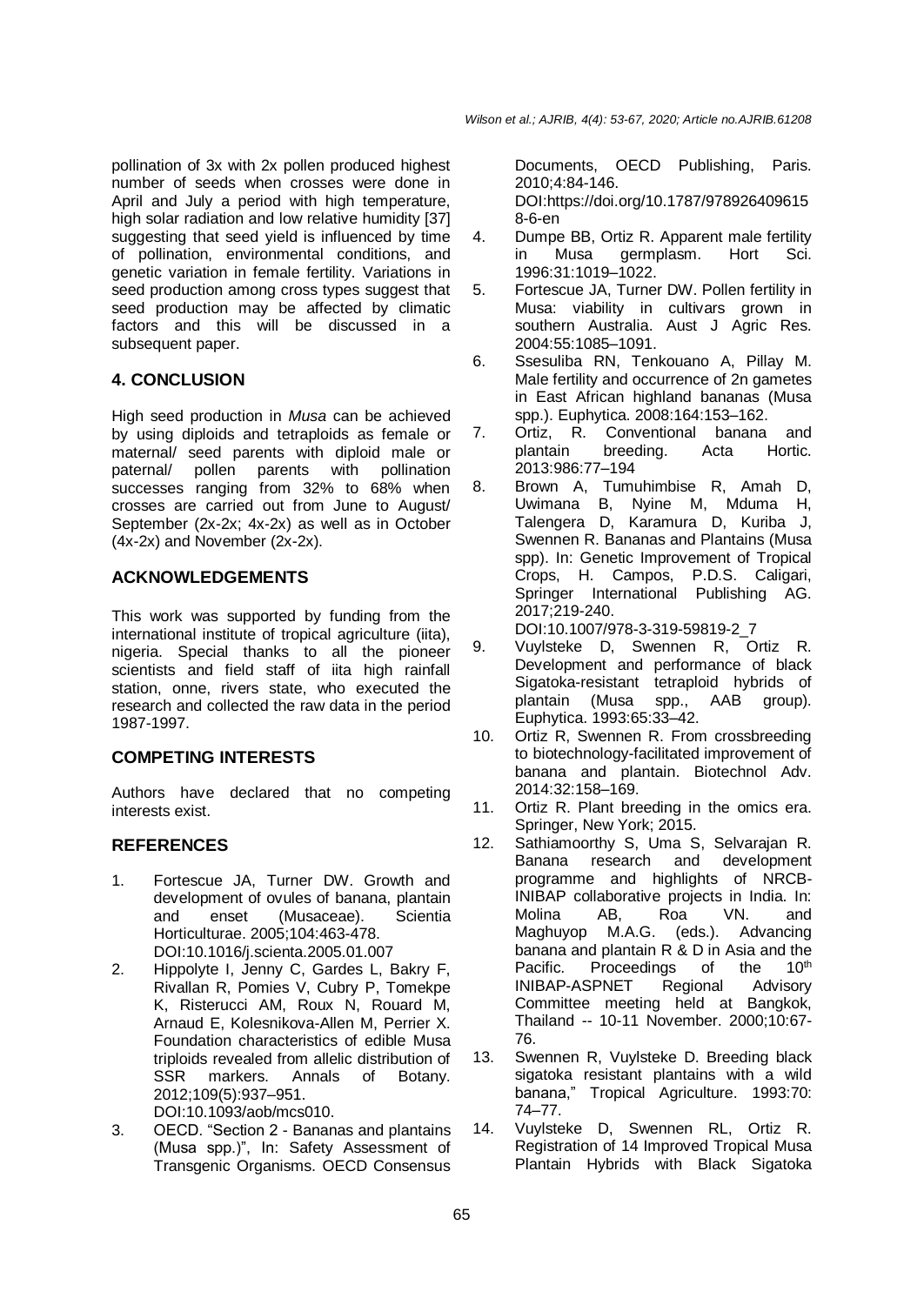Resistance. HortScience 199b:28(9):957- 959.

- 15. Tenkouano A, Swennen R. Progress in Breeding and Delivering Improved Plantain and Banana to African Farmers. Chronica Horticulturae. 2004:44:(1):9-15.
- 16. Tenkouano A, Lamien N, Agogbua J, Amah D, Swennen R, Traor´e S, Thiemele D, Aby N, Kobenan K, Gnonhouri G, Yao N, Astin G, Sawadogo-Kabore S, Tarpaga V, Issa W, Lokossou B, Adjanohoun A, Amadji GL, Adangnitode S, Igue KAD, and Ortiz R. Promising High-Yielding Tetraploid Plantain-Bred Hybrids in West Africa. International Journal of Agronomy. ArticleID3873198. 2019;1-8. Available:https://doi.org/10.1155/2019/387 3198
- 17. Batte M, Swennen R, Uwimana B, Akech V, Brown A, Tumuhimbise R, Hovmalm HP, Geleta M, Ortiz R. Crossbreeding East African Highland Bananas: Lessons Learnt Relevant to the Botany of the Crop After 21 Years of Genetic Enhancement. Front. Plant Sci. 2019:10(81):1-9. DOI:10.3389/fpls.2019.00081
- 18. Opler A, Frankie G, Baker H. Rainfall as a factor in the release, timing, and synchronization of anthesis of tropical trees and shrubs. Journal of Biogeography. 1976:3:231-236.
- 19. Moupela C, Doucet JL, Kasso D, Yves B, Adeline F, Cedric V. Reproductive ecology of a vulnerable non-timber forest product. Tropical Ecology. 2014:55:327-338.
- 20. Dutta G, Devi A. Phenology and population structure of six tree species in tropical forest of Assam, northeast India. Tropical Ecology. 2015:56:343-399.
- 21. Ashton J, Givnish P, Appanah S. Staggered flowering in the Dipterocarpaceae: New insights into floral induction and evolution of mass fruiting in the seasonal tropics. American Naturalist. 1988:132:44-66.
- 22. Van Schaik, C, Terborgh W, Wright J. The phenology of tropical forests: adaptive significance and consequences for primary consumers. Annual Review of Ecology and Systematics. 1993:24:353-377.
- 23. Stevenson PR, Castellanos MC, Cortés AI, Link A. Flowering pattern in a seasonal tropical lowland forest in western Amazonia. Biotropica. 2008;40:559-567.
- 24. Borchert R. Phenology and control of flowering in tropical trees. Biotropica. 1983:15:81-89.
- 25. Ortiz R, Austin PD, Vuylsteke D. IITA High Rainfall Station African humid forest. American Journal of Horticultural Science. 1997:32: 969-972.
- 26. Pillay M, Ogundiwin E, Nwakanma DC, Ude G, Tenkouano A. Analysis of genetic diversity and relationships in East African banana germplasm. Theor Appl Genet. 2001:102:965–970.
- 27. Pillay M, Ogundiwin E, Tenkouano A, Dolezel J. Ploidy and genome composition of Musa germplasm at the International Institute of Tropical Agriculture (IITA).<br>African Journal of Biotechnology. African Journal of Biotechnology. 2006:5(13):1224-1232. DOI:10.5897/AJB06.148
- 28. Risterucci AM, Hippolyte I, Perrier X, Xia L, Caig V, Evers M, Huttner E, Kilian A, Glaszmann JC. Development and assessment of Diversity Arrays Technology for high-throughput DNA analyses in Musa. Theor Appl Genet. 2009:(119):1093–1103. DOI:10.1007/s00122-009-1111-5
- 29. Sardos J, Rouard M, Hueber Y, Cenci A, Hyma KE, van den Houwe I, Hribova E, Courtois B, Roux N. A Genome-Wide Association Study on the Seedless Phenotype in Banana (Musa spp.) Reveals the Potential of a Selected Panel to Detect Candidate Genes in a Vegetatively Propagated Crop. PLoS ONE. 2016:11(5):1-25.
- DOI:10.1371/journal.pone.0154448
- 30. Ortiz R, Vuylsteke D, Crouch H, Crouch J. TM3x: Triploid Black Sigatoka-Resistant Musa Hybrid Germplasm; HortScience. 1998:2:362-365.
- 31. Vuylsteke D, Ortiz R. Plantain-derived diploid hybrids (TMP2x) with black Sigatoka resistance. HortScience. 1995:(30):147–149.
- 32. SAS, SAS/STAT Software Version 9.3, SAS Institute Inc., Cary, NC; 2010.
- 33. Steel RGD, Torrie JH. Principles and Procedure of Statistics. McGraw-Hill Book Co. Inc: New York. 1980:356.
- 34. Liang ZL, Xun CW, Liu LL, and Jiang RQ. Experimental results of overcoming the interspecific incompatibility and the sterility of F1 in cotton. Acta Genet. Sin. 1978:5:171–180.
- 35. Wu DH, Liang SN. Interspecific hybridization in tomato. Acta Hortic. Sin. 1992:19:41–46.
- 36. Zhang CH, Zhang SL, Shen WW, and Wang YH. Observation on obtaining the